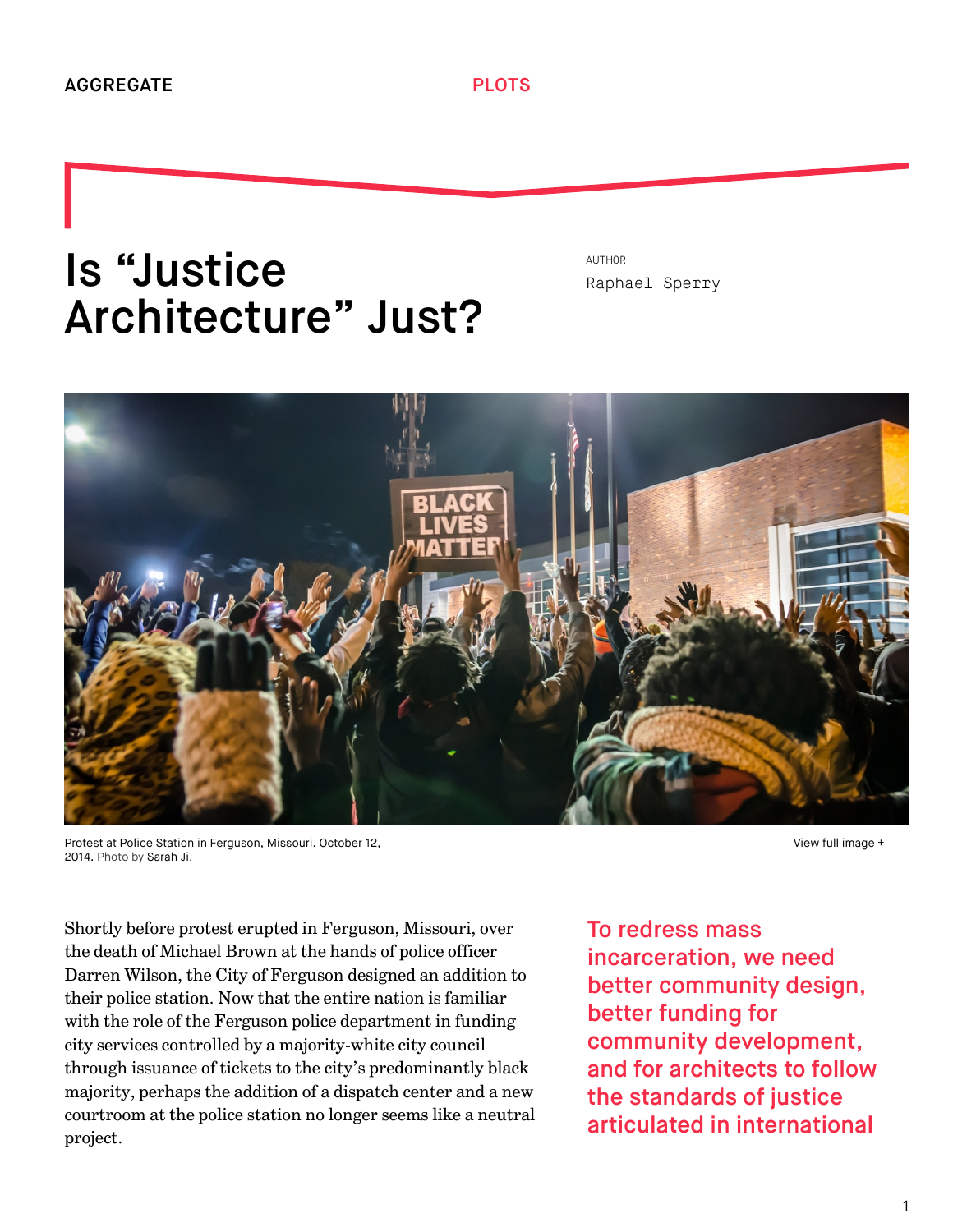The police station project wasn't discussed at the AIA (American Institute of Architects) Academy of Architecture for Justice (AAJ) conference that occurred, coincidentally, in October 2014 at the downtown Hilton St. Louis hotel, but the Buzz Westfall Justice Center where prosecutor Robert McCulloch's grand jury met to exonerate Wilson was featured in a building tour. The combined courthouse, office, and county jail complex—more a bread-and-butter civic building than a high-design product—was a typical fit for the conference: AAJ is the networking group for AIA member architects whose clients include police departments, county sheriffs, courts, and corrections departments. The conference showcased the design of police stations, courthouses, jails, and prisons, and included a small expo floor featuring wheelchair lifts (for courthouses) and surveillance systems, detention-quality door and window hardware, and prefabricated jail and prison cell manufacturers (who work in either steel or concrete).

<span id="page-1-0"></span>AAJ's 2014 theme of "Social Justice" was a welcome nod of recognition within the field of "Justice Architecture" lately dominated by jail and courthouse construction, but if the Ferguson police station is any guide, architecture as a profession has a long way to go to address the pressing social and racial justice concerns of the Black Lives Matter movement.<sup>[1](#page-5-0)</sup> But where to start? Taking race at face value, one could note that attendance at AAJ was almost entirely white, largely male, and mostly over 40. In this, AAJ reflects the problematic lack of diversity within AIA (and the larger American architectural profession).<sup>[2](#page-6-0)</sup> As is tragically common at architectural events I have recently attended, the only people of color in the room were service workers in the conference hotel (I am a white man).

<span id="page-1-4"></span><span id="page-1-3"></span><span id="page-1-2"></span><span id="page-1-1"></span>My role at the AAJ conference was to represent the perspective of Architects/Designers/Planners for Social Responsibility (ADPSR), an independent nonprofit organization that launched the "Prison Design Boycott for Alternatives to Incarceration" campaign in 2003, and in 2012 petitioned AIA to prohibit the design of execution chambers and spaces for prolonged solitary confinement in their Code of Ethics.<sup>[3](#page-6-1)</sup> We bring a critical perspective to AAJ, arguing that the quality of design for a prison or jail is of secondary importance when the people inside are unjustly incarcerated in the first place. Our analysis of the racial injustices of mass incarceration is informed by Michelle Alexander's The New  ${\rm Jim}$   ${\rm Crow^4}$  ${\rm Crow^4}$  ${\rm Crow^4}$  and  ${\rm Loïc}$   ${\rm Waca}$   ${\rm cant's}$  "Class, race  $\&$ hyperincarceration in revanchist America,"<sup>[5](#page-6-3)</sup> which taken together outline a history in which the legal, racialized segregation of the pre-Civil Rights era was replaced with the

## human rights charters in their designs for prisons.

PROJECT [Black Lives Matter](http://we-aggregate.org/project/black-lives-matter) TAGS [black lives matter](http://we-aggregate.org/tag/black-lives-matter) [incarceration](http://we-aggregate.org/tag/incarceration) [practice](http://we-aggregate.org/tag/practice) DOWNLOAD PDF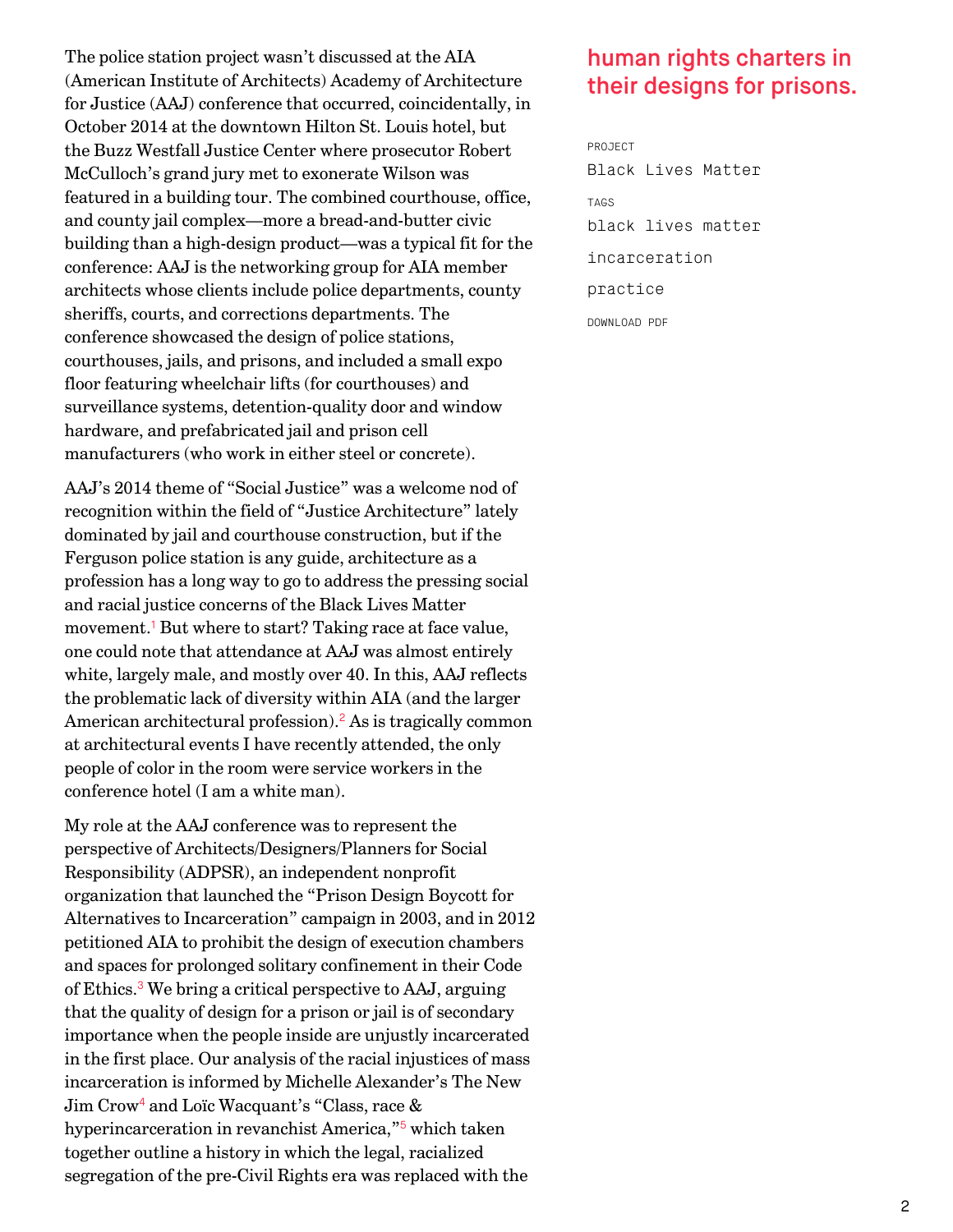<span id="page-2-0"></span>"tough on crime" explosion of prisons, jails, police, and criminal penalties to trap poor people of color in ghetto neighborhoods.<sup>[6](#page-6-4)</sup> We believe that the mean-spirited and punitive nature of the US criminal justice system overall is itself an unacceptable injustice, from stop-and-frisk to mass incarceration. We chose to challenge the design of execution chambers and spaces for prolonged solitary confinement (among other forms of torture), because these are the harshest pieces of the larger system of injustice, they are frequently identified as clear examples of human rights violations, and the design of spaces is where we participate in the criminal justice system in our role as architects. In rejecting these most extreme practices, we have always sought to contextualize them within the role of more conventional prisons, courts, and police in oppressing poor communities of color.

ADPSR has long argued that what is needed to redress mass incarceration is not better prison design, but better community design, and especially funding for community development. Despite our role as architects and planners, or rather because of it, we are well aware that design is less than 10 percent of the cost of most new buildings. We believe that as predominantly white, relatively privileged professionals with close access to property developers and planning agencies, architects and planners have a responsibility to advocate for an increased share of public and private investment in underserved neighborhoods. We believe that poor communities of color don't need more policing, but rather more investment in buildings and a public realm that supports the kinds of positive street life and community involvement that lead to safety, individual growth, and shared prosperity. [7](#page-6-5)

<span id="page-2-2"></span><span id="page-2-1"></span>Of course, it is the closeness of architects and planners to the rich and powerful—in fact, our need to be close in order to win contracts—that makes so many of us unwilling to challenge the gross inequities of the status quo. AIA's letter rejecting ADPSR's proposal to prohibit the design of spaces intended for killing and torture, which had letters of support from Amnesty International, Human Rights Watch, and the UN Special Rapporteur on Torture, cited the "potential of antitrust challenges to such a rule" as a significant concern. [8](#page-6-6) This kind of smokescreen argument tried to obscure what one AAJ member was honest enough to say in a committee meeting in New York in 2013: Refusing to design the solitary isolation component of jails and prisons would put AIA firms at a disadvantage in pursuing conventional "Justice Architecture" projects. At the same time, many AAJ architects at the 2014 conference told me that they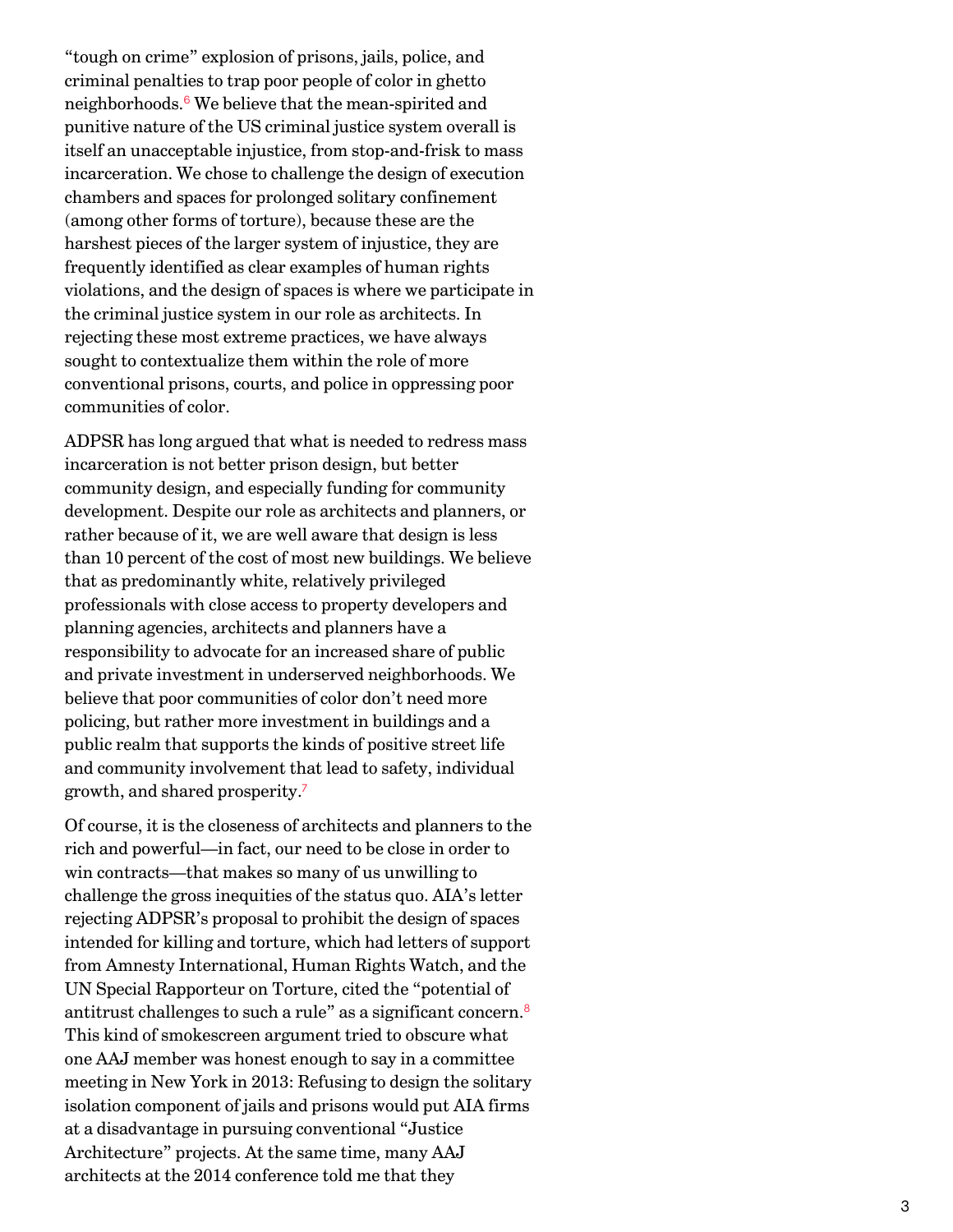appreciate ADPSR's advocacy. Apparently, if someone else can change government priorities from funding jails to rebuilding public housing or doing parks and playgrounds for poor communities of color, AIA architects will go after those contracts, too.

A popular notion within the sphere of humanitarian and public-interest design is that everyone deserves architecture and design, even if they can't afford to pay for professional services. In particular, poor people of color deserve not only affordable housing (to name just one need), but also welldesigned affordable housing. A related theme is that for architecture to truly embrace a diverse clientele, we must become a diverse profession that can relate to the lived experiences of poor as well as middle- and upper-class communities, even as our work almost inevitably changes the lifestyle of poor occupants. But in the face of the gross injustices dealt out to people of color every day and the history of racialized oppression that has changed form many times but is still far from over, perhaps these notions of inclusion and diversity, noble as they are, are not enough. ADPSR's history dates back to the early 1980s, when it was founded to protest the potential destruction of all human civilization via nuclear weapons during Ronald Reagan's escalation of the Cold War. We still believe that nonviolent conflict resolution is an underutilized human capacity and that violence itself is generally the problem. Translating ADPSR's activism from the peace movement that challenged the 2003 US invasion of Iraq to the "war on drugs" and "war on the poor" at home was not a stretch. While much focus of humanitarian designers has been on post-disaster and postconflict situations (where assistance is certainly needed), the opportunities to serve poor communities at home are just as deserving, if not more so. Indeed, with our domestic "wars" having used poor communities of color as battlefields, it's not a stretch to apply humanitarian post-conflict rebuilding impulses to our own cities and towns.

<span id="page-3-0"></span>Despite its old-fashioned ring, it's still true that the levels of community investment needed for our poor communities of color to live in dignity could easily be provided (without tax increases) if defense spending was significantly cut—the socalled "peace dividend" that was never realized despite the end of the Cold War. In the same vein, we could also cut prison and police spending back to the levels before our domestic "wars" began and reinvest those funds in the schools and other community services that have been cut to make way for being "tough on crime" through Justice Reinvestment.<sup>[9](#page-6-7)</sup> The argument has been made so many times that there's no need to cite the facts and figures here, and its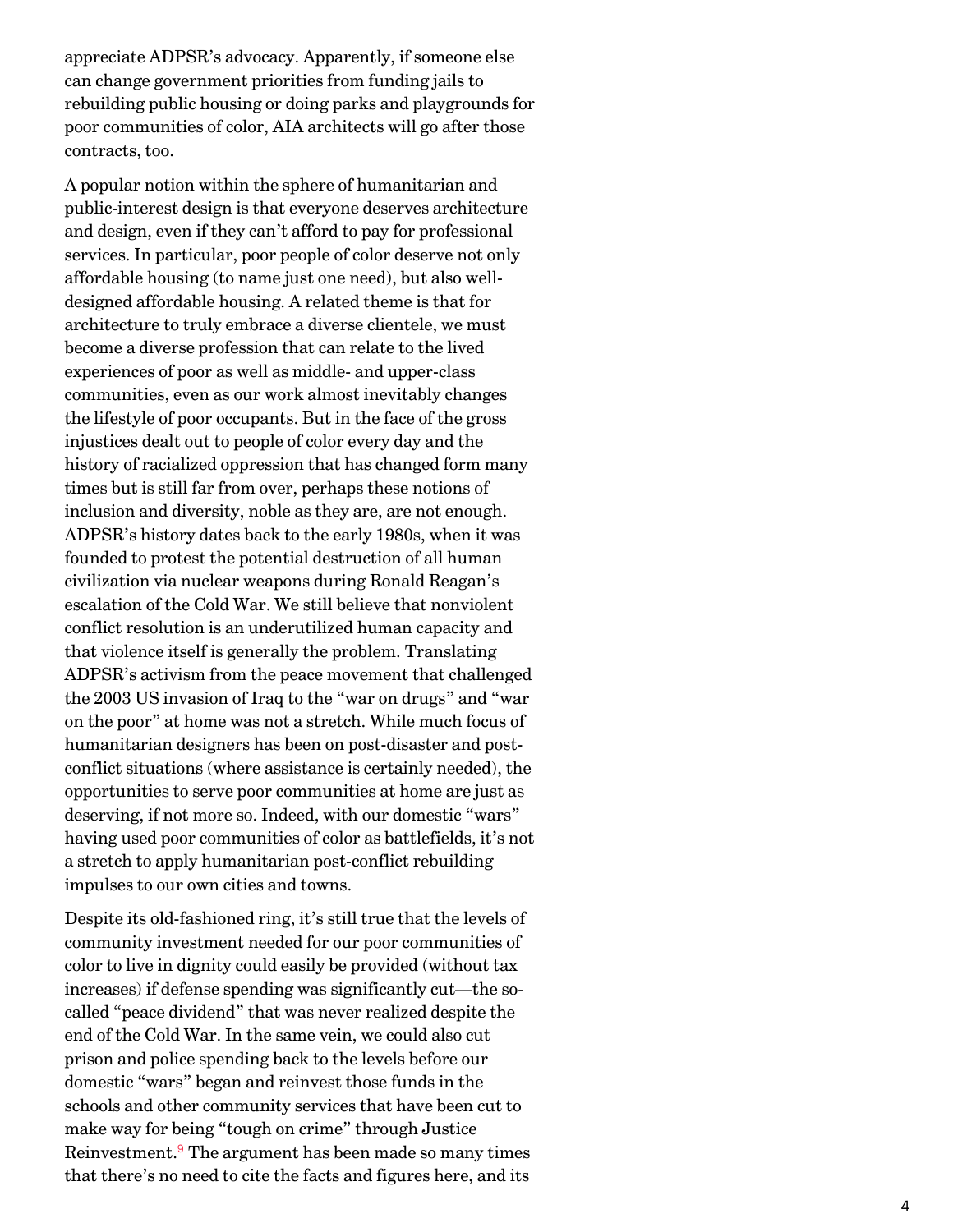<span id="page-4-0"></span>importance rests on more than financial calculations.<sup>[10](#page-6-8)</sup> The cost of living in a society dominated by militarism and fear cannot be measured by dollars alone, nor should one avoid doing the right thing simply because it may be expensive.

<span id="page-4-1"></span>A final point of reference is Jonathan Simon's Governing Through Crime,<sup>[11](#page-6-9)</sup> which relates the shifting tides of American jurisprudence to evolving archetypes of the American citizen whom government is meant to serve, from Jeffersonian yeoman farmers to postwar unionized workers and beyond. The "tough on crime" frame that has come to dominate criminal law in recent decades also governs school and workplace discipline and even family law, and comes from a polity that perceives itself as threatened and vulnerable. Simon observes the outcomes not only in school design (more visibly "secure" schools are a feature of the school-to-prison pipeline), but also in the segregation of the residential real estate market. It is unmistakable that young black men (along with Muslims) are the stereotype for what threatens the white American majority, although statistics clearly show that larger threats come from other quarters, from financial fraud to traffic accidents and chronic disease. Black Lives Matter challenges this basis for policymaking, replacing the pseudo-victimhood of aggrieved white voters with the real victimhood of people of color. The movement insists on equality, and more.

<span id="page-4-2"></span>Simon opens the question of what governance would look like if it were aimed at serving the needs of America's entire diverse population: What if every American were truly considered of equal importance? The public-interest design movement has engaged this question as well, asking what we would design if we viewed every member of society as equally important clients. ADPSR approaches this question from a human rights perspective, noting that the 1948 UN Universal Declaration of Human Rights recognizes rights to housing, education, and medical care—all of which require the design of suitable buildings as a necessary (though not sufficient) condition for their realization.<sup>[12](#page-7-0)</sup> The human rights connection is important: Michael Brown's parents traveled to Geneva, Switzerland, to file a claim that their son's human rights had been violated in his police-caused death. By the same token, the failure of the State of Missouri and the US government to respect the human rights of people of color in law enforcement interactions is part and parcel of their failure to care about the lack of dignified housing and other social services for entire poor communities of color.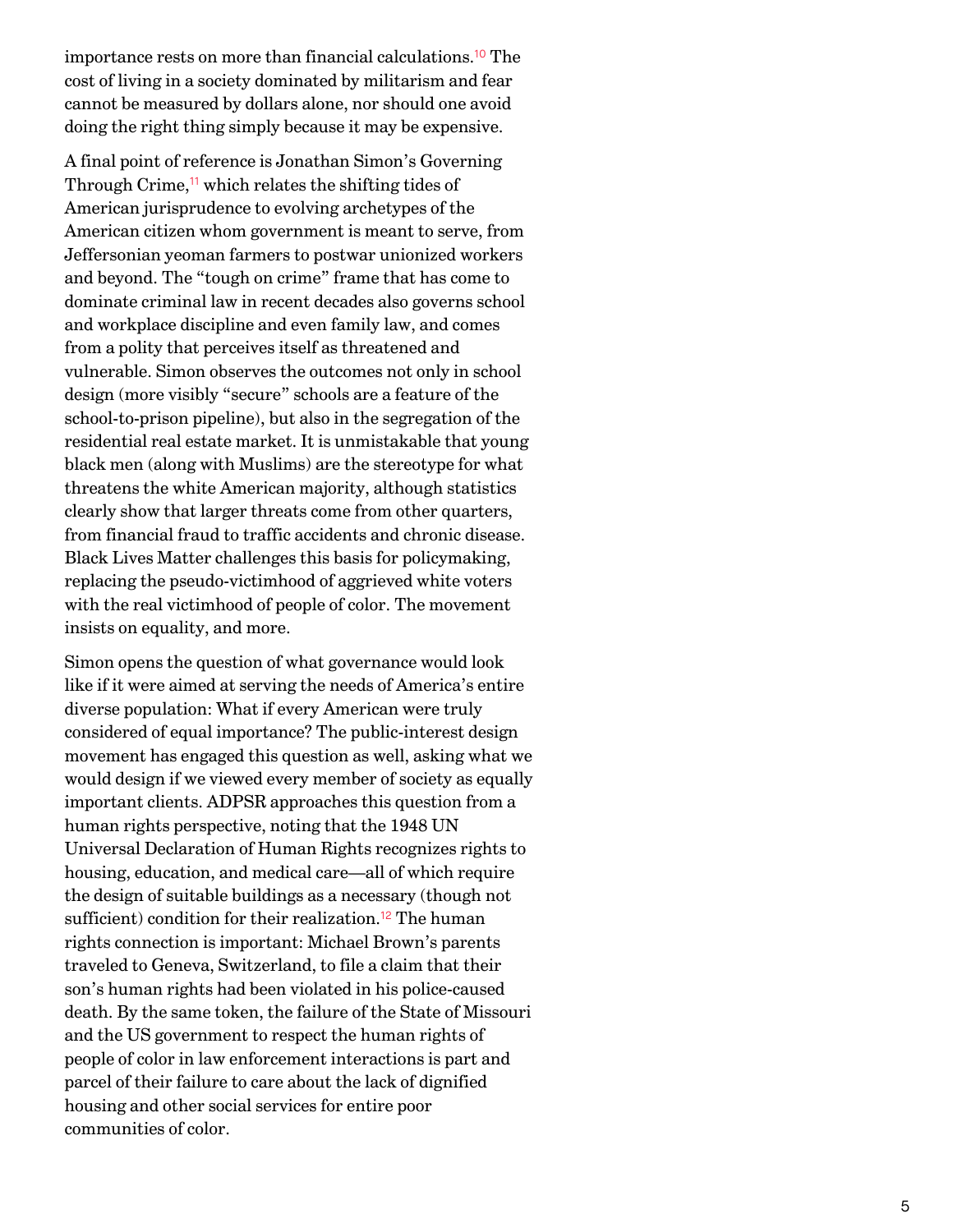The Universal Declaration of Human Rights includes the principle of indivisibility—people and governments cannot pick and choose which rights to respect (even though in practice the United States has written reservations to some rights in the document and, although with most other countries, manifestly fails to uphold many others). The right to housing and an adequate standard of living cannot be separated from the rights to security of person, equal protection of the law, and freedom from arbitrary detention.<sup>[13](#page-7-1)</sup> And indeed, it's hard to find any place where poor people with substandard housing are not subjected to police intimidation and abuse; the realization of the international human rights system is that we must not only end police abuse and intimidation (among other civil rights violations), but also provide a life of dignity (i.e., economic rights) for every member of society as well. [14](#page-7-2)

<span id="page-5-2"></span><span id="page-5-1"></span>Advocates of human rights have always realized that we are in for a long struggle, and that it proceeds in more and less visible moments. The advent of Black Lives Matter has raised the visibility of abusive policing, but the solutions to police killings are not only, or even primarily, in body cameras or the training of police officers. The racism underlying police abuse is a general feature of American society, and it can only be replaced by increasing respect for all human beings and their human rights, with all the profound implications of dignity, equality, and tolerance that demands. Ending our criminal justice system's war footing and realizing our peace dividend through Justice Reinvestment would bring with it a huge amount of postconflict rebuilding work for architects and planners in our ghetto neighborhoods, with a tremendous supply of projects available in virtually every metropolitan area around the country and most rural ones as well. In order to welcome these projects, architects and planners must advocate for the human rights of the individuals and communities that our work would serve—human rights are indivisible. Architects and planners can find a role to play in enhancing respect for black lives and human rights, or remain the decorators of real estate bubbles so many of us are today—that is the choice we face after Ferguson.

Raphael Sperry, "Is 'Justice Architecture' Just?," Aggregate 3 (March 2015), <https://doi.org/10.53965/YXMN4181>.

<span id="page-5-0"></span>\*Not peer-reviewed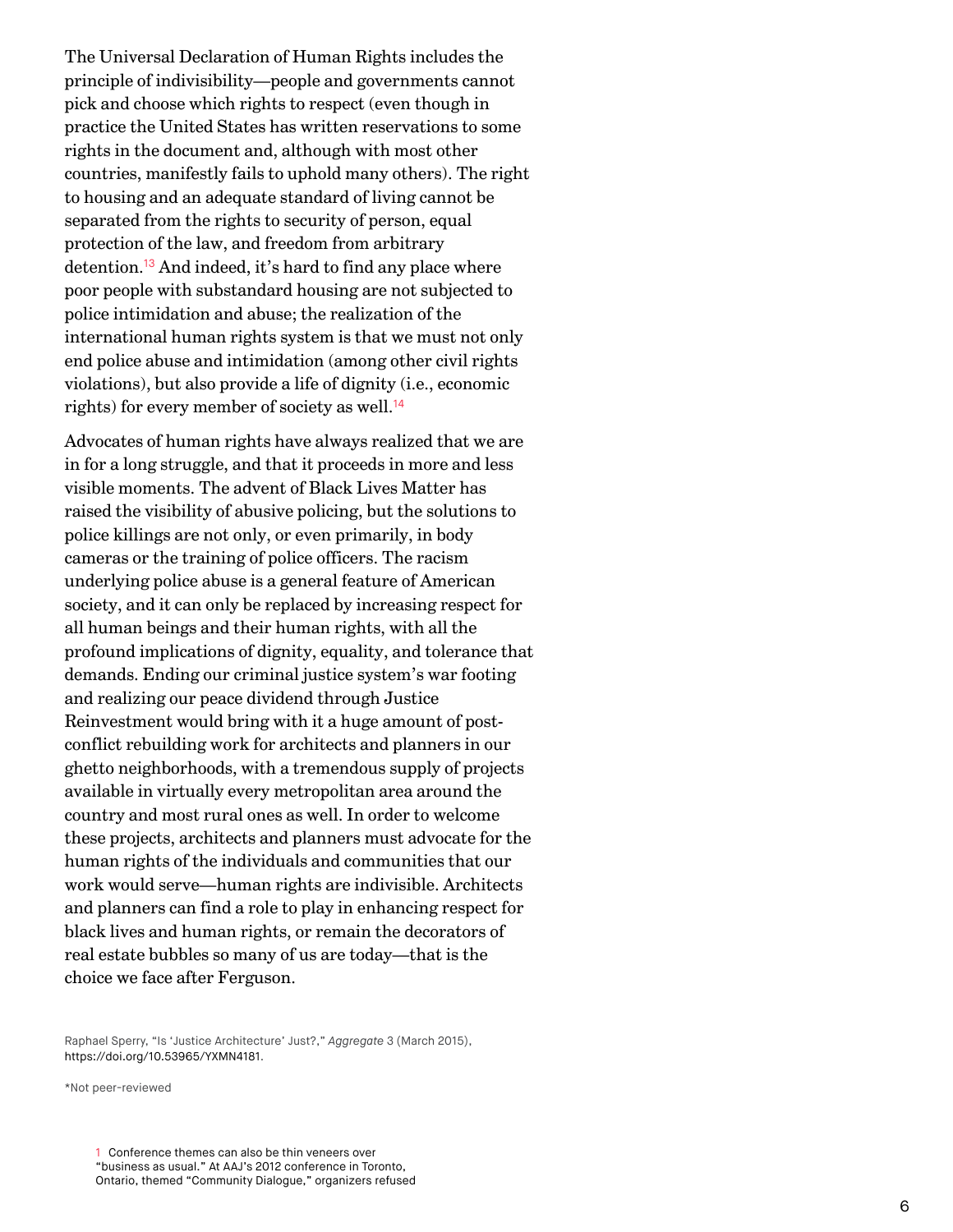to allow Toronto community members who had opposed construction of a large new jail in the city to attend the panel session that celebrated the project's design and construction process.  $**t**$ </u>

<span id="page-6-0"></span>2 While obviously insufficient, AAJ's steps toward valuing diversity are worth noting: The conference paid for four "emerging professional scholars" to attend (to improve age diversity), and the conference program included some prominent African-American speakers and even a local chapter of YouthBuild U.S.A., all young African-Americans, to bring some faces of color. One should also note that AAJ's leadership group of five is composed of four women, one of whom is Asian-American, and one Latino man, even though the group overall has a large majority of white men.  $\hat{v}$ 

<span id="page-6-1"></span>3 For more on ADPSR's campaign against spaces that violate human rights by design, see [http://www.adpsr.org/home/ethics\\_reform](http://www.adpsr.org/home/ethics_reform). AIA rejected our petition, see [http://www.cnn.com/2014/12/23/opinion/sperry](http://www.cnn.com/2014/12/23/opinion/sperry-architects-torture/index.html)architects-torture/index.html. [↑](#page-1-2)

<span id="page-6-2"></span>4 Michelle Alexander, The New Jim Crow: Mass Incarceration in the Age of Colorblindness (New York, NY: The New Press, 2010 & 2012). Also see [http://newjimcrow.com/.](http://newjimcrow.com/) [↑](#page-1-3)

<span id="page-6-3"></span>5 Loïc Wacquant, "Class, race & hyperincarceration in revanchist America," Daedalus (Summer 2010): 74-90, [http://loicwacquant.net/assets/Papers/CLASSRACEHYPERINCARCERATION](http://loicwacquant.net/assets/Papers/CLASSRACEHYPERINCARCERATION-pub.pdf)pub.pdf.

<span id="page-6-4"></span>6 For ADPSR's take, see our web essays at [http://adpsr.org/home/racism\\_and\\_poverty\\_](http://adpsr.org/home/racism_and_poverty_)and [http://adpsr.org/home/race\\_and\\_punishment.](http://adpsr.org/home/race_and_punishment) [↑](#page-2-0)

<span id="page-6-5"></span>7 Ironically, in the same contract in which the design of the new police station was approved the City of Ferguson also approved construction of their first dedicated community center building. But this was not the kind of development ADPSR proposes. This project moved recreational opportunities further into Ferguson's white enclave (the former location on Florissant Avenue was at the black-white border within the city) by purchasing a church site that the Catholic diocese was downsizing for \$1.5M. See [http://www.stltoday.com/news/local/metro/ferguson-is](http://www.stltoday.com/news/local/metro/ferguson-is-buying-archdiocese-property-for-a-community-center/article_49f5524e-af23-531c-ab90-d17e12307664.html)buying-archdiocese-property-for-a-communitycenter/article\_49f5524e-af23-531c-ab90 d17e12307664.html. Neither part of this siting decision appears to invest in Ferguson's black majority. There is also an annual fee for use. For Ferguson's racial geography, see http://www.washingtonpost.com/national/in-st-louisdelmar-boulevard-is-the-line-that-divides-a-city-by-race[and-perspective/2014/08/22/de692962-a2ba-4f53-8bc3-](http://www.washingtonpost.com/national/in-st-louis-delmar-boulevard-is-the-line-that-divides-a-city-by-race-and-perspective/2014/08/22/de692962-a2ba-4f53-8bc3-54f88f848fdb_story.html)

54f88f848fdb\_story.html and

[↑](#page-1-4)

[http://demographics.coopercenter.org/DotMap/index.html.](http://demographics.coopercenter.org/DotMap/index.html) [↑](#page-2-1)

<span id="page-6-6"></span>8 The entire letter may be found at https://dk-media.s3.amazonaws.com/AA/AP/adpsr[org/downloads/292806/AIAResponseAnnotatedADPSR.pdf.](http://dk-media.s3.amazonaws.com/AA/AP/adpsr-org/downloads/292806/AIAResponseAnnotatedADPSR.pdf) An unannotated version is available at https://dk-media.s3.amazonaws.com/AA/AP/adpsr-

[org/downloads/292805/AIA\\_Response\\_to\\_ADPSR\\_Human\\_Rights\\_Dec\\_2014\\_w\\_enclosure.pdf.](http://dk-media.s3.amazonaws.com/AA/AP/adpsr-org/downloads/292805/AIA_Response_to_ADPSR_Human_Rights_Dec_2014_w_enclosure.pdf)  $\hat{v}$ 

<span id="page-6-7"></span>9 In the aftermath of Ferguson, many have commented on how actual war materiel from guns to armored vehicles have been transferred to local police forces, further linking the wars abroad and the "wars" at home. Policy observers should note that programs called "Justice Reinvestment" redirect funds from downsizing prisons to more policing: not the intent of the concept. 1

<span id="page-6-8"></span>10 ADPSR observed the cost of prisons in 2003 this way: [http://www.adpsr.org/home/the\\_prison\\_crisis.](http://www.adpsr.org/home/the_prison_crisis) [↑](#page-4-0)

<span id="page-6-9"></span>11 Jonathan Simon, Governing Through Crime: How the War on Crime Transformed American Democracy and Created a